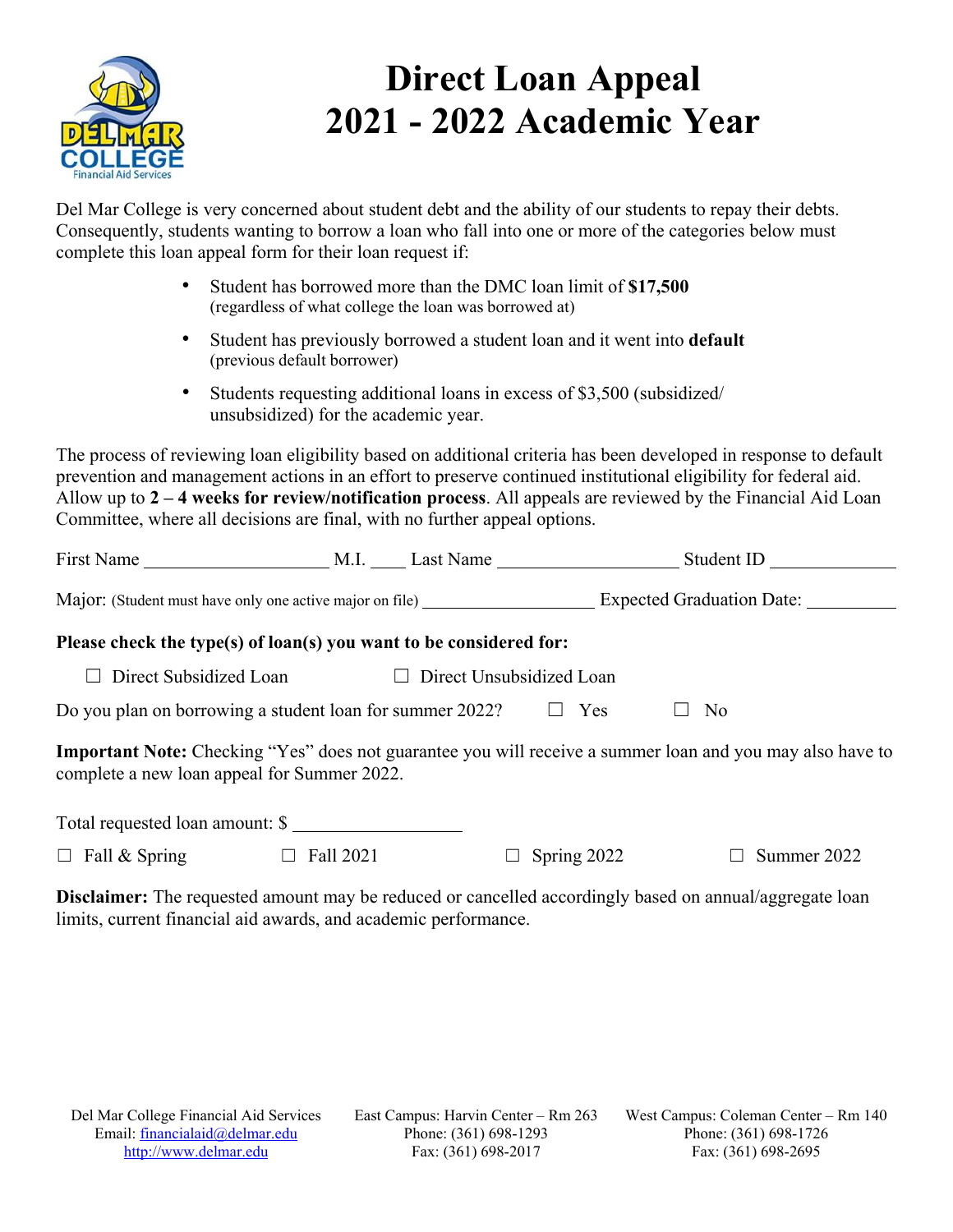### **Additional Required Documentation**

- $\Box$  Attach a copy of your cumulative student loan history. Log on to the National Student Loan Database System via **[nslds.ed.gov](http://www.nslds.ed.gov/)**[.](http://www.nslds.ed.gov/)
- $\Box$  Identify your current loan debt based on your loan summary. Total current loan debt amount: \$
- $\Box$  Attach a typed letter explaining the reason(s) you are requesting to borrow direct loan funds, statements such as **"I really need the money"** are not acceptable reasons. Letters to the Financial Aid Loan Committee must include the following:
	- Reason(s) for needing a student loan
	- A detailed explanation of your understanding of your current student loan debt
	- Clearly list your repayment plan options and your ability to meet your obligations to repay your loans based on the realistic starting salary of your chosen profession **(see [salary.com\)](http://www.salary.com/)** This will require research from the student
	- Explain what you will do if you are having difficulty in repaying your student loan(s) (Please refer to **studentaid.gov**) This will require research from the student
	- If you have defaulted on a prior student loan, your letter must address the circumstances which led to your prior default, how you resolved the matter, and how your circumstances have changed.

☐ Attach a copy of your up-to-date Degree Plan Summary for your current major. Degree plans are **required** be completed by your academic advisor.

**WARNING:** Failure to provide all required information will result in a loan not being offered to you.

### **Borrower Certification**

By signing below, you certify that you understand your rights and responsibilities as a student loan borrower. You also certify that all of the information you submit is true and accurate. I understand that I must complete all steps and meet all requirements listed in the **Direct Loan Borrower Instructions** provided to me to avoid cancellation of my loan. I understand if a loan is offered to me I will have **two weeks** to accept it through the **WebDMC** via **[delmar.edu/mydmc](http://www.delmar.edu/mydmc)**.

Student's Signature Date